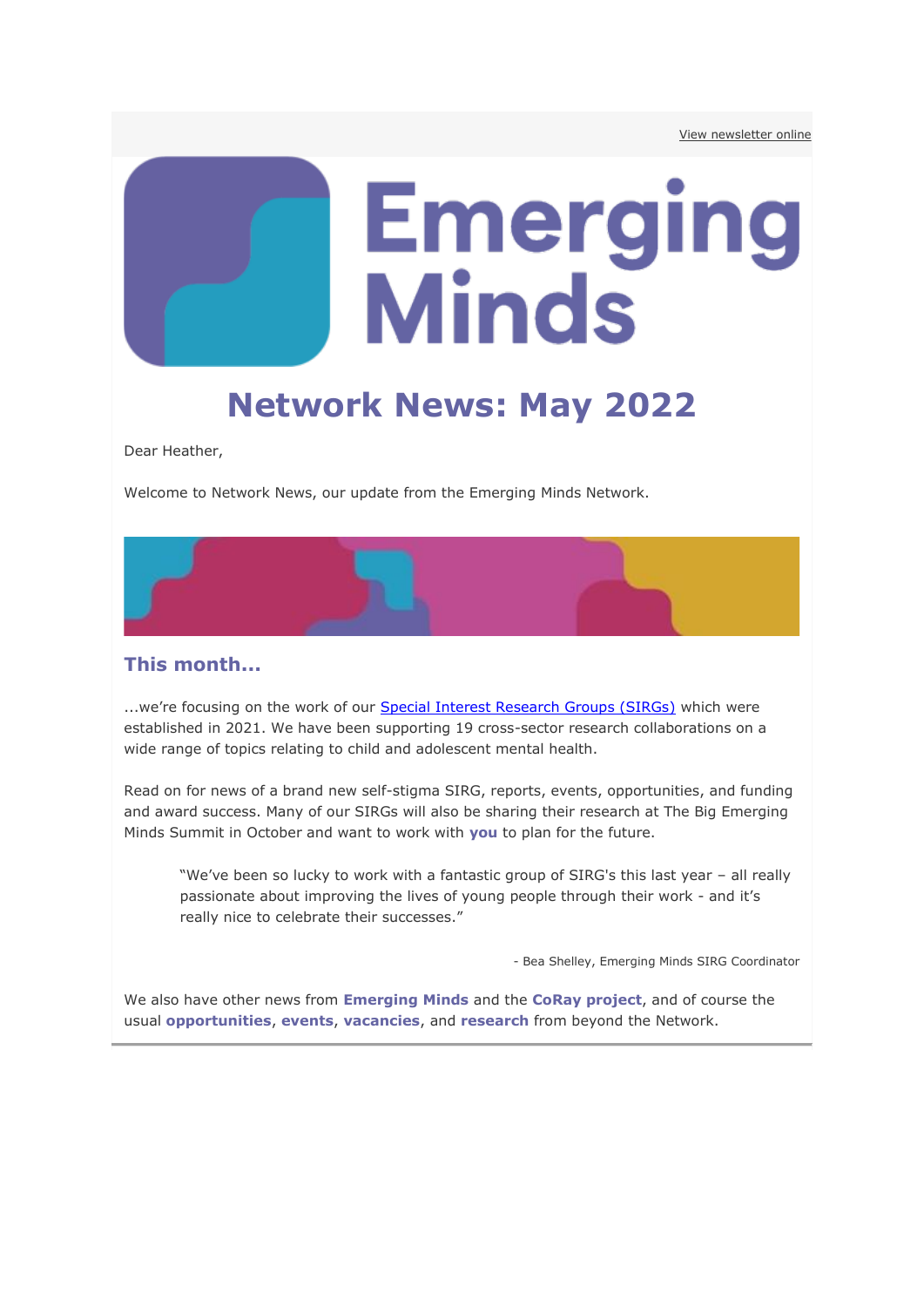# **The Big Emerging Minds Summit**



#### **Children & young people's mental health: from research to action**

Join us in beautiful Oxford (or online) for The Big Emerging Minds Summit on **October 17**. The Summit will bring together delegates from across sectors and disciplines with a range of experiences, skills, and perspectives, all with a passion for mental health research that will make a difference to children, young people, and families. The day will be filled with opportunities to exchange ideas and experiences so you can leave feeling inspired and motivated to turn research into action. It's free to attend, and Expressions of Interest are open now! [Head over to our website to find out more.](http://medsci.msgfocus.com/c/13rI3BfsuNyCLfDVpbFsV6ud5)

# **Special Interest Research Groups (SIRGs)**



#### **New SIRG: Young People & Self-Stigma in Mental Health**

We're excited to introduce you to [our newest SIRG](http://medsci.msgfocus.com/c/13rI3XJA52X7L4fWu3C2IhDje) which will bring together young people, community organisations, and researchers to explore understandings of self-stigma in mental health. Led by Dr Nicola Cogan (University of Strathclyde), the group aims to explore how better research on self-stigma and young people's mental health could make a positive difference to mental health promotion and prevention. We would love you to get involved – [find out more on our](http://medsci.msgfocus.com/c/13rI4kdHFilCKSRXyVyCvsMpn)  [website](http://medsci.msgfocus.com/c/13rI4kdHFilCKSRXyVyCvsMpn) or [follow @yp\\_MHstigma on Twitter.](http://medsci.msgfocus.com/c/13rI4GHPfxK7KHtYDNvciDVvw)

You might also be interested in these recent pieces published by Dr Cogan in collaboration with young people: ['Is it "OK to not be OK" at](http://medsci.msgfocus.com/c/13rI53bWPN8CKw5ZIFrM5P4BF)  [school? Mental Illness Stigma' in](http://medsci.msgfocus.com/c/13rI53bWPN8CKw5ZIFrM5P4BF) *Education Today*, and the preprint report 'Mental Illness Self-Stigma in Young People: A Scoping Review [Protocol'](http://medsci.msgfocus.com/c/13rI5pG4q2x7KkI0NxolT0dHO). Both have generated a lot of interest online on the topic of young people, self-stigma, and mental health, which the SIRG hopes to build upon.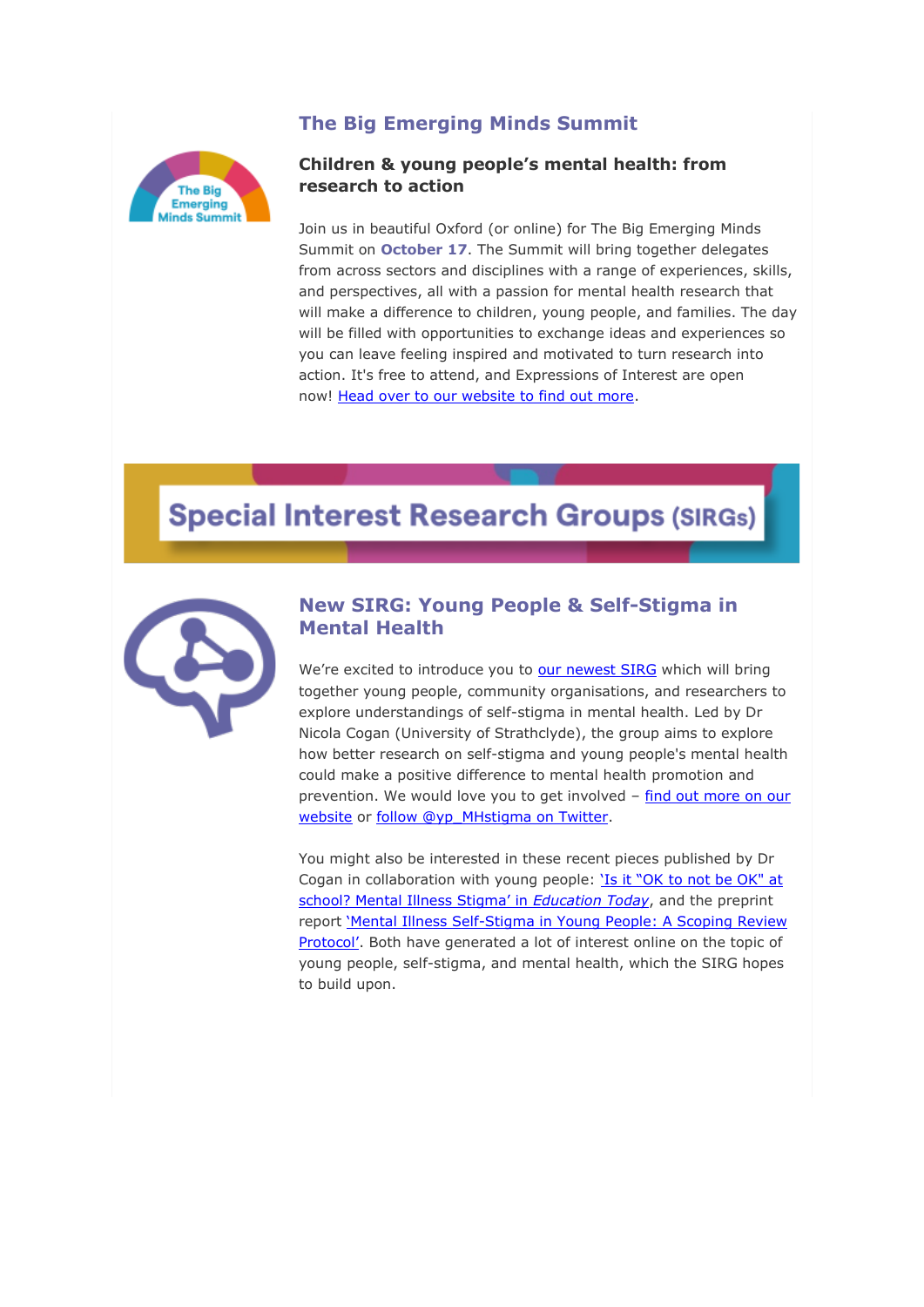# **Event: Embracing Complexity**



# **Date: 30 June, 6-7pm**

#### **Conversations not assumptions: presentations of mental ill-health in neurodivergent young people**

Neurodivergent young people are more likely to experience mental health difficulties - but face a range of barriers to support. In this online webinar researchers and lived-experience experts from the [Embracing Complexity SIRG](http://medsci.msgfocus.com/c/13rI5Mac0hVCK9k1SpkVGbmNX) will discuss how mental ill-health can present differently in children and young people with neurodevelopmental conditions. You can [register to join the Zoom](http://medsci.msgfocus.com/c/13rI6v8raMICJMy429e5gxF0f)  [event via Eventbrite,](http://medsci.msgfocus.com/c/13rI6v8raMICJMy429e5gxF0f) or [watch on the day live via Facebook.](http://medsci.msgfocus.com/c/13rI6RCyL277JBa571aF3IO6o)



# **Letter to the Editor: Adolescent Depression Network to Consolidate Expertise (ADvaNCE)**

**A multi-stakeholders perspective on how to improve psychological treatments for depression in young people**

The [ADvaNCE SIRG](http://medsci.msgfocus.com/c/13rI7e6GlhvCJpM6bT7eQTXcx) is a multidisciplinary network of researchers, clinicians, young people, parents, and charity partners with a special interest in adolescent depression. In this Letter to the Editor, published in the Journal of European Child & Adolescent Psychiatry, coordinators Dr Faith Orchard and Dr Victoria Pile discuss the results of the group's priority-setting activities.

> "Young people should be at the heart of the care pathway and should feel empowered to make evidence informed choices about their support." - Dr Victoria Pile et al.

[You can read the article via SpringerLink.](http://medsci.msgfocus.com/c/13rI7AANVwU7Jeo7gL3OE56iG)



# **Report: Language, Communication & Mental Health SIRG**

#### **What is the future of research on language and communication needs and mental health?**

The [Language, Communications & Mental Health SIRG](http://medsci.msgfocus.com/c/13rI7X4VvMiCJ308lD0orgfoP) have released their final report and supporting video. Through workshops and surveys the SIRG found two key questions people wanted research to answer: 1) what is the relationship between language and mental health? and 2) how can we develop clinical practice to improve outcomes for children and young people?

The group hopes the report will be used by researchers far and wide to provide a solid foundation to their bids for research funding in this area. [You can find the full report and video via our website.](http://medsci.msgfocus.com/c/13rI8jz361H7IRC9quWYerouY)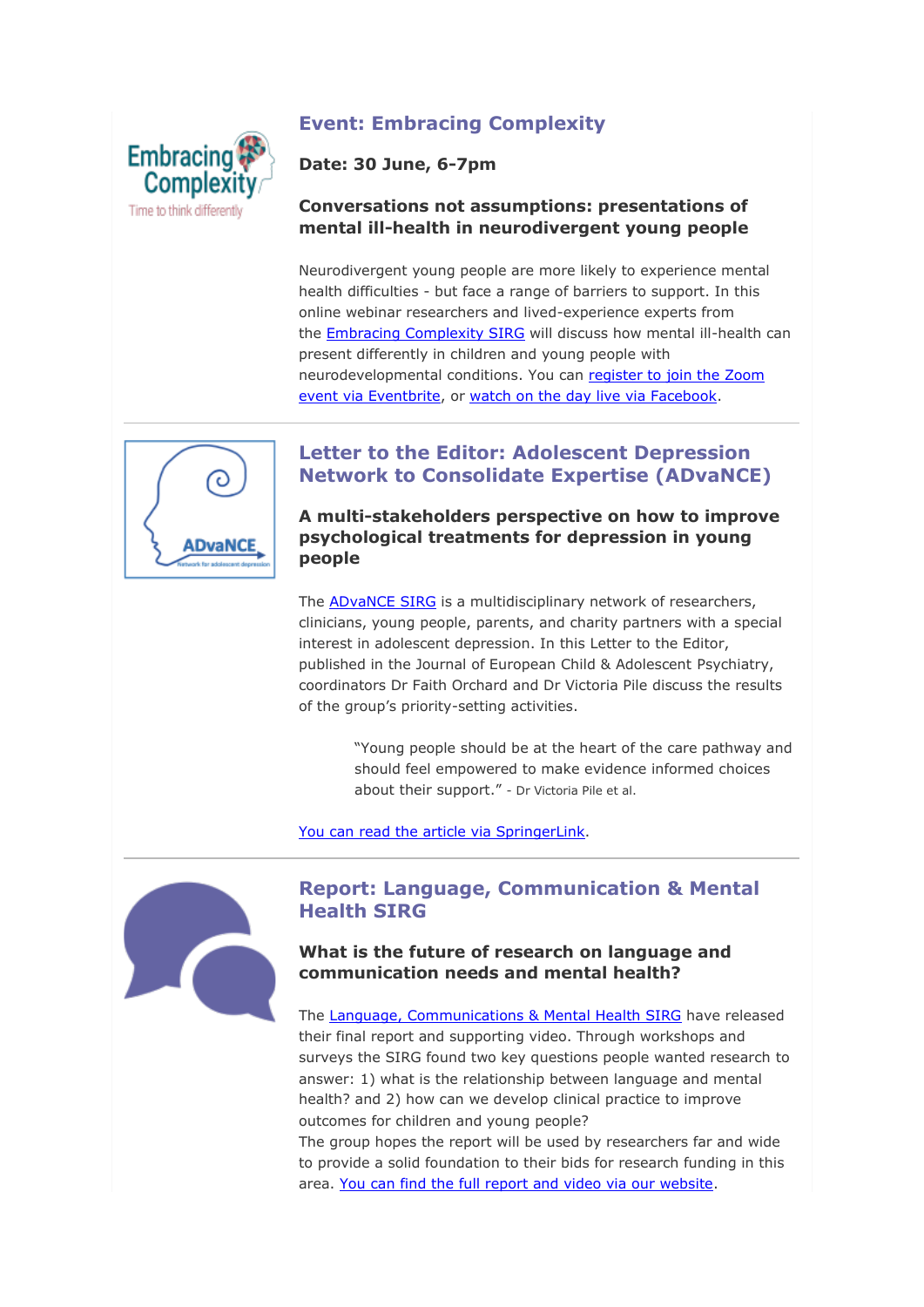

# **Award: Rethinking Education (Lessons from Lockdown)**

We are thrilled to share that the [Rethinking Education SIRG](http://medsci.msgfocus.com/c/13rI8G3aGh5CIGeavmTy1CxB7) has won a Collaborative Involvement prize from the Mental Health Research Incubator for demonstrating exemplary PPI (patient and public involvement). Established by a parent with lived experience, the SIRG has worked in a range of creative ways with young people and their families, including [collaboration on a recent research paper.](http://medsci.msgfocus.com/c/13rI92xigwu7IuQbAeQ7ONGHg)

> "The experiences of being heard & feeling valued by Emerging Minds empowered me to think a SIRG co-led by parents might be possible. The best outcomes happen when ALL stakeholders have a voice!"

> > - Nikki Chapman, co-lead

A further Emerging Minds-funded project, **TRADE**, was also commended as a runner-up for the Incubator's Underserved Areas award. Congratulations!

[Find out more about all the awards on the Incubator website.](http://medsci.msgfocus.com/c/13rI9Lvxr1h7I84dJYJhp9YTy)



# **Join an Advisory Group: Language, Communication & Mental Health SIRG**

In April the [Language, Communications & Mental Health SIRG](http://medsci.msgfocus.com/c/13rIautMBw47HLifTICqZwh5Q) held an event where families and clinicians heard "pitches" from researchers planning new research projects. Two of these projects are now seeking advisory group members and would love you to get involved.

# **In-Session, Collaboration, Engagement (ICE)**

This project will investigate the language therapists use, join up speech and language therapists and mental health researchers, and engage young people over social media to better understand their research needs. Contact Professor Nikki Botting (Nicola.Botting.1@city.ac.uk) to find out more.

# **Camouflaging in DLD**

Camouflaging describes behaviours that young people might do (consciously or unconsciously) that disguise a communication need. The project will examine ways of measuring camouflaging and whether it predicts mental health problems. To get involved in developing this grant with Dr Hannah Hobson, fill in this short Google [form.](http://medsci.msgfocus.com/c/13rIaQXUbLsCHzUgYAz0MHqbZ)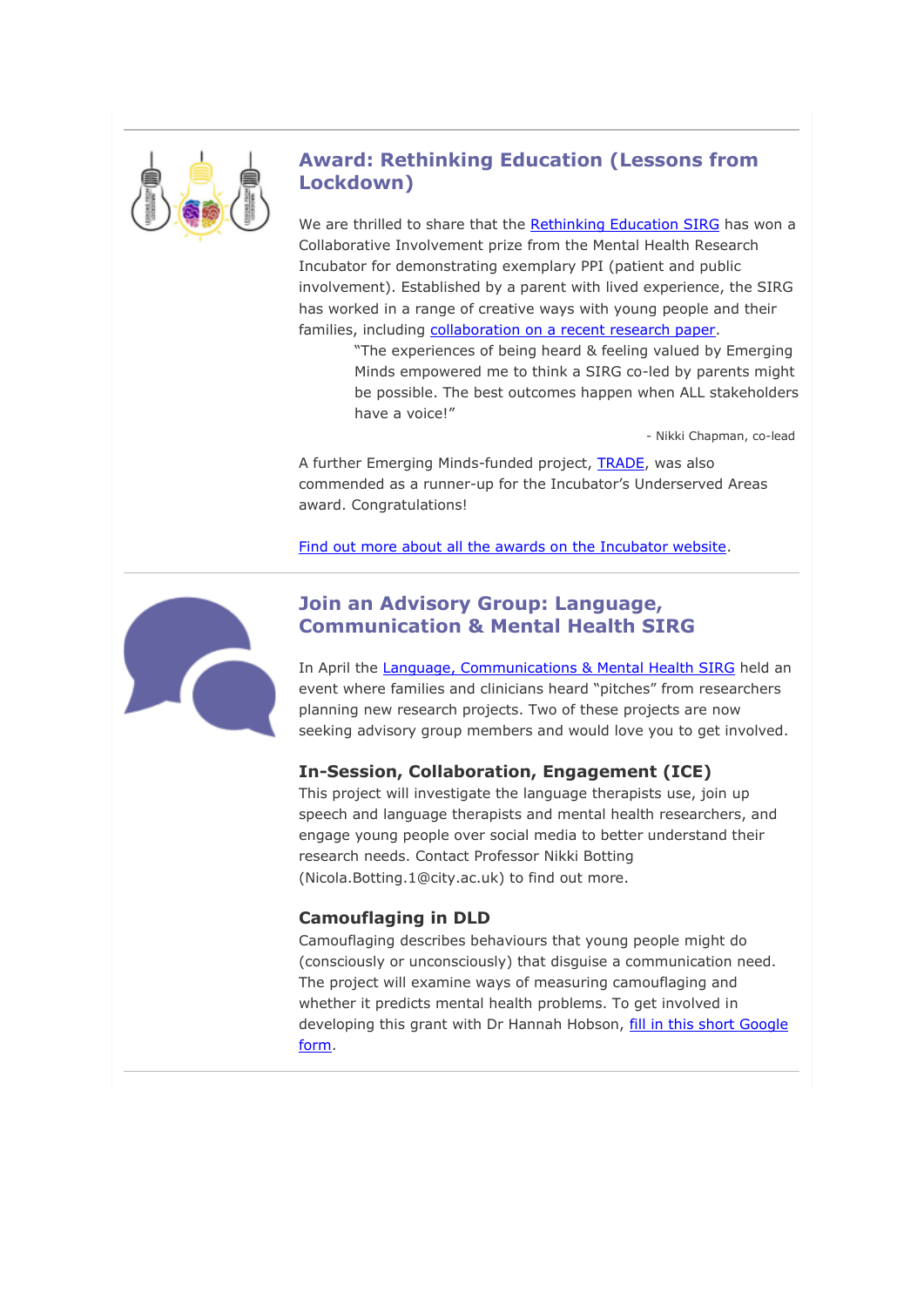

# **Funding Success: Parents' and Carers' Wellbeing and Support (PAWS)**

The [PAWS SIRG](http://medsci.msgfocus.com/c/13rIbds1M0R7Howi3svAzSzi8) have secured funding from the National Institute for Health Research (NIHR) to collate and analyse existing research focused on the wellbeing and needs of parents and carers of young people with mental health problems. The project came about as a result of connections made through the work of the SIRG, and will include parents, carers, NHS staff, and charities at every stage. [Find](http://medsci.msgfocus.com/c/13rIbzW9mgfCHd8j8ksan3Ioh)  [out more in their recent newsletter.](http://medsci.msgfocus.com/c/13rIbzW9mgfCHd8j8ksan3Ioh)

You can also help PAWS plan future research by taking this short [survey](http://medsci.msgfocus.com/c/13rIbWqgWvE7H1KkdcoKaeRuq) around the key priorities that will improve support for caregivers of young people with mental health difficulties.

# **Emerging Minds News**



# **Open Lab June: Engaging with Policy**

**Date: 17 June, 10-11am**

#### **Responding to the call for evidence for the UK Government's new mental health plan**

The UK Government are developing a 10-year plan to improve mental health across the UK, from preventing onset of mental illness to improving the effectiveness of treatment and support. They want to hear from researchers, young people, those with lived experience expertise, and practitioners via a public call for evidence.

Hosted by Professor Cathy Creswell (University of Oxford), join us for this practical session to prepare your own submission, and develop your skills on sharing your knowledge, experience, and research findings with policy makers.

[Find out more about the call and sign up to the event on our website.](http://medsci.msgfocus.com/c/13rIciUowL2CGQmli4ljXq0Az)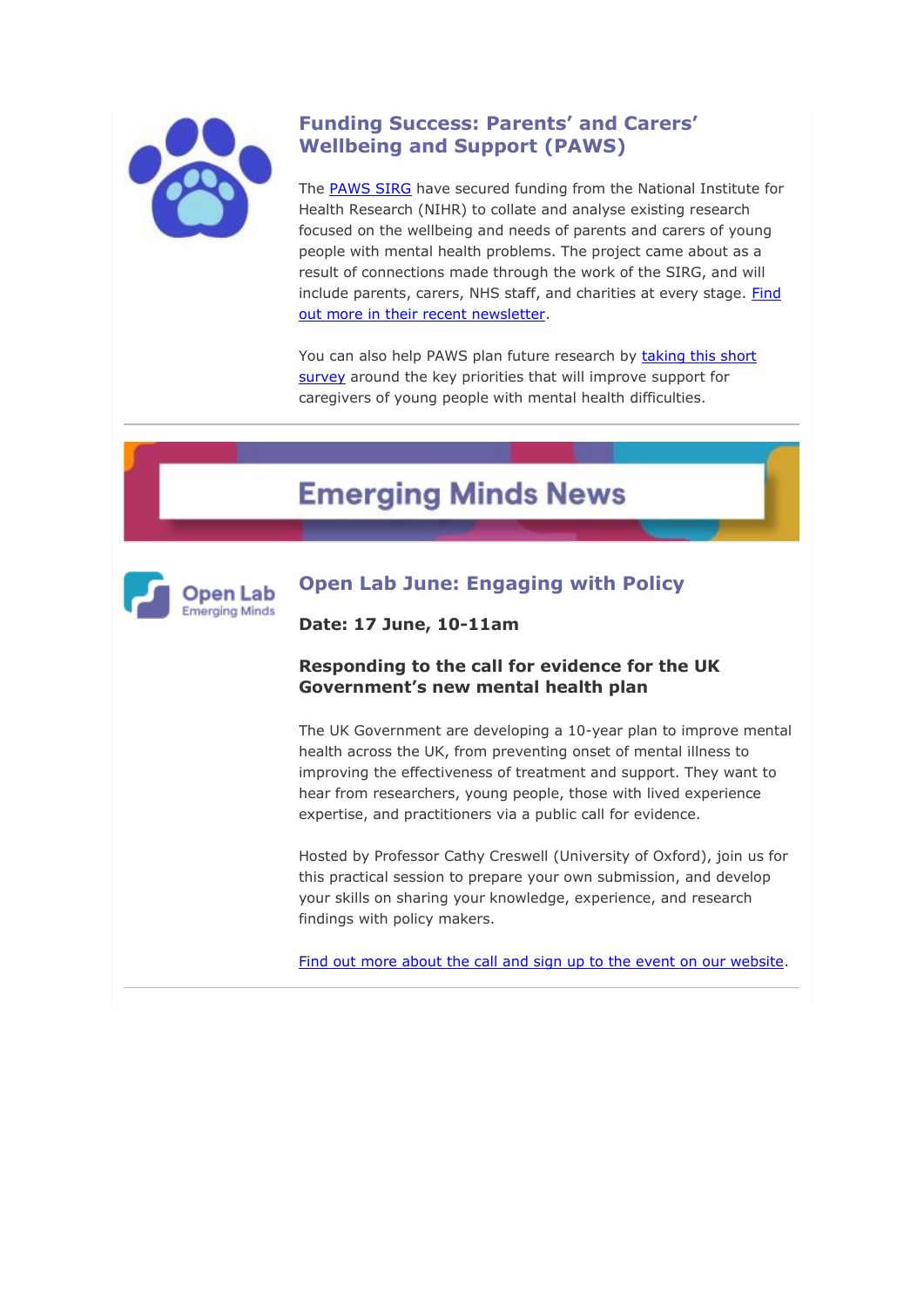

# **CoRAY Blog: Reflecting on Co-Production**

In this fantastic blog Emily Bagnall, student at the Department of Typography & Graphic Communication at the University of Reading, reflects on her experiences working with the CoRay team to coproduce resources.

As a key production partner, the team at Reading (led by Professor Sue Walker) were involved from the outset in focus groups with young people to collaborate on the [identity of the overall CoRay project,](http://medsci.msgfocus.com/c/13rIcFow70r7GEYmmWhTKB9GI) as well as [specific infographic resources based on the project's priority](http://medsci.msgfocus.com/c/13rId1SDHfPCGtAnrOetxMiMR)  [areas](http://medsci.msgfocus.com/c/13rId1SDHfPCGtAnrOetxMiMR). At the project's heart was the idea that "effective design is designed with the intended user instead of for the user".

[You can read the blog over on the University of Reading's website.](http://medsci.msgfocus.com/c/13rIdomLhve7GicowGb3kXrT0)



# **Youth in Mind Conference**

Nikki Adebiyi, Emerging Minds Advisor and Founder of **Bounce** [Black](http://medsci.msgfocus.com/c/13rIdKQSRKCCG6OpBy7D88AZ9) gave a keynote address to over 400 attendees at [Youth in](http://medsci.msgfocus.com/c/13rIetP82fpCFK2rLi0MIuTbr)  [Mind](http://medsci.msgfocus.com/c/13rIetP82fpCFK2rLi0MIuTbr) on May 16. Nikki shared her hopes for the future, what drives her work, and the priorities shared by young people for research [addressing racism and mental health](http://medsci.msgfocus.com/c/13rIeQjfCuO7FyEsQ9XmvG2hA) in the UK.

Emerging Minds Network Manager Emily Lloyd also showcased the [CoRAY Project,](http://medsci.msgfocus.com/c/13rIfcNncKcCFngtV1TWiRbnJ) including a meet-the-cast video from the ['Its Not That](http://medsci.msgfocus.com/c/13rIfzhuMZB7FbSuZTQw62ktS)  [Deep' drama series](http://medsci.msgfocus.com/c/13rIfzhuMZB7FbSuZTQw62ktS) co-produced by young people and Fully Focused Productions. The series was based on our evidence-informed [briefing](http://medsci.msgfocus.com/c/13rIfVLCneZCF0uw4LN5TdtA1) for supporting young people feeling lonely, isolated, and disconnected.



# **CoRAY Resource 5 Top Tips on Facing Change and Uncertainty**

We're excited to share these Five Top Tips from the CoRay Voices Podcast on managing change and uncertainty. The podcast was produced by a group of young people from the northeast of England alongside the CoRay team and Headliners (UK), and builds on our [evidence-informed briefing produced by researchers and clinicians.](http://medsci.msgfocus.com/c/13rIgifJXuo7EP6x9DJFGoCGa) Head over to our website to hear Professor Jacqui Rodgers offering [five top tips to young people facing change and uncertainty.](http://medsci.msgfocus.com/c/13rIgEJRxJMCEDIyevGftzLMj)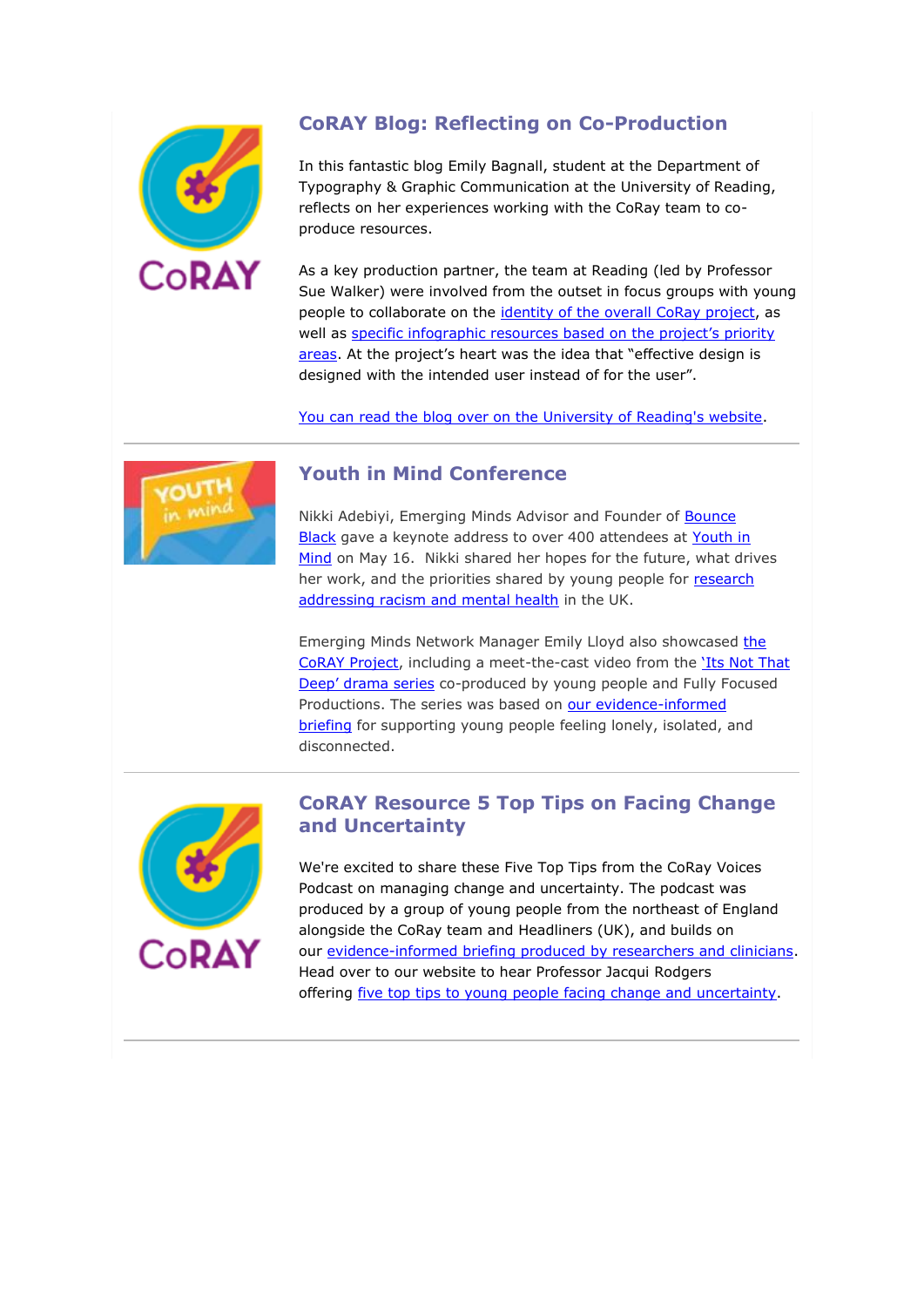

# **News from our Director**

We are thrilled to share the news that Professor Cathy Creswell, Director of the Emerging Minds Network, has been elected Fellow of the [Academy of Medical Sciences.](http://medsci.msgfocus.com/c/13rIh1dZ7Zb7EskzjnCPgKUSs) Fellows are recognised for their remarkable contributions to biomedical and health science and their ability to generate new knowledge and improve the health of people everywhere.

> Cathy has a true passion for developing the mental health research field but ultimately is driven to make a difference for children, young people and their families.

> > - Emily Lloyd, Network Manager

Professors Sarah-Jayne Blakemore (University of Cambridge), Jonathan Green (Manchester), Helen Minnis (Glasgow), and Russell Viner (UCL) were also elected Fellow for their work in child and adolescent mental health, and it is fantastic to see such recognition in this area. [Find out more on the Oxford University website.](http://medsci.msgfocus.com/c/13rIhnI6IezCEgWAofzp3W3YB)

# **Research Showcase**

# **Child's Play: Examining the Association Between Time Spent Playing and Child Mental Health**

This study from Dr Helen Dodd and her team at Exeter, published in the *Journal of Child Psychiatry & Human Development*, investigates the impact of adventurous play on the mental health of children aged 5-11. Small but significant associations were found: children who spend more time playing adventurously had fewer internalising problems and more positive affect during the Covid-19 lockdown; these associations were stronger for children from lower income families. [You can read the full study via SpringerLink,](http://medsci.msgfocus.com/c/13rIhKceitY7E5yBt7vYR7d4K) and a [related article in The Guardian.](http://medsci.msgfocus.com/c/13rIitatsYL7DIMDCRp8rtvh2)

Helen also took part in [our 2020 webinar on the importance of play](http://medsci.msgfocus.com/c/13rIiPEB3e9CDxoEHJlIeEEnb) for children's mental health and wellbeing, and co-authored [our briefing on supporting young children during COVID-19.](http://medsci.msgfocus.com/c/13rIjc8IDty7Dm0FMBii1PNtk)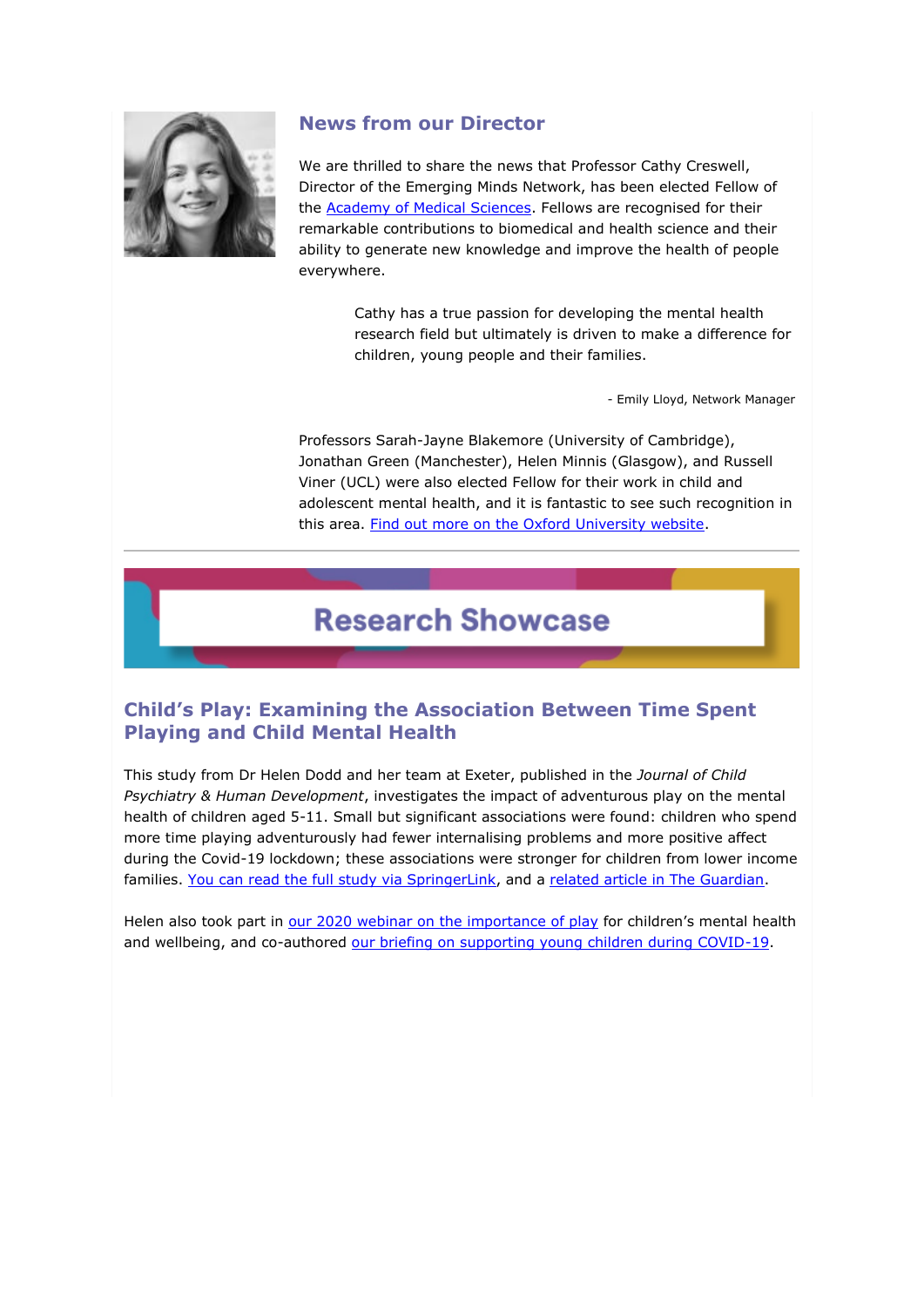# **News From Beyond The Network**

# **Opportunities**



# **Funding Call: Mental Health Data Prize – Wellcome**

#### **Deadline: 5 June**

The Wellcome Data Prize in Mental Health supports collaborative approaches to research into anxiety and depression in young people and aims to generate tangible and scalable outputs. Multi-disciplinary teams from the UK and South Africa are eligible to apply to explore existing data to find new insights and build digital tools that enable future research. [Find out more and apply over on](http://medsci.msgfocus.com/c/13rIjyCQdIWCDaCGRteRP0Wzt)  [Wellcome's website](http://medsci.msgfocus.com/c/13rIjyCQdIWCDaCGRteRP0Wzt).



# **Funding Call: Emotional Support for Young People – Health Foundation**

#### **Deadline: 6 June**

The Health Foundation have launched a new research programme, Emotional Support for Young People, to develop the evidence base on factors that shape young people's experiences of emotional support from their families. Funding of up to £200,000 is available to four-six research teams based in the UK. [Find out more and apply on the](http://medsci.msgfocus.com/c/13rIjV6XNYl7CZeHWlbrCc5FC)  [Health Foundation](http://medsci.msgfocus.com/c/13rIjV6XNYl7CZeHWlbrCc5FC) website.



**Children & Young People's Mental Health Coalition** 

# **Call for Evidence: Behaviour and Mental Health in Schools - Children & Young People's Mental Health Coalition**

#### **Deadline: 10 June**

The Children & Young People's Mental Health Coalition (CYPMHC) have launched a new inquiry to explore the relationship between behaviour and mental health in schools, and best practice. They are holding an open call for young people, parents and carers, and professionals to share their views and would love to hear from you. [Get involved over on](http://medsci.msgfocus.com/c/13rIkhB5odJCCNQJ1d81pneLL)  [CYPMHC's website](http://medsci.msgfocus.com/c/13rIkhB5odJCCNQJ1d81pneLL).

# psychologist...

# **Call for ECR Contributions: The Psychologist**

#### **Deadline: 17 June**

Do you identify as an early career researcher (ECR) in psychology or a related discipline? *The Psychologist Magazine* are running an ECR Special Issue around current opportunities and challenges that ECRs face, ideas for addressing these challenges, and what the future for ECRs could look like. [Fill](http://medsci.msgfocus.com/c/13rIkE5cYt87CCsK654BcynRU)  [in their form to get involved.](http://medsci.msgfocus.com/c/13rIkE5cYt87CCsK654BcynRU)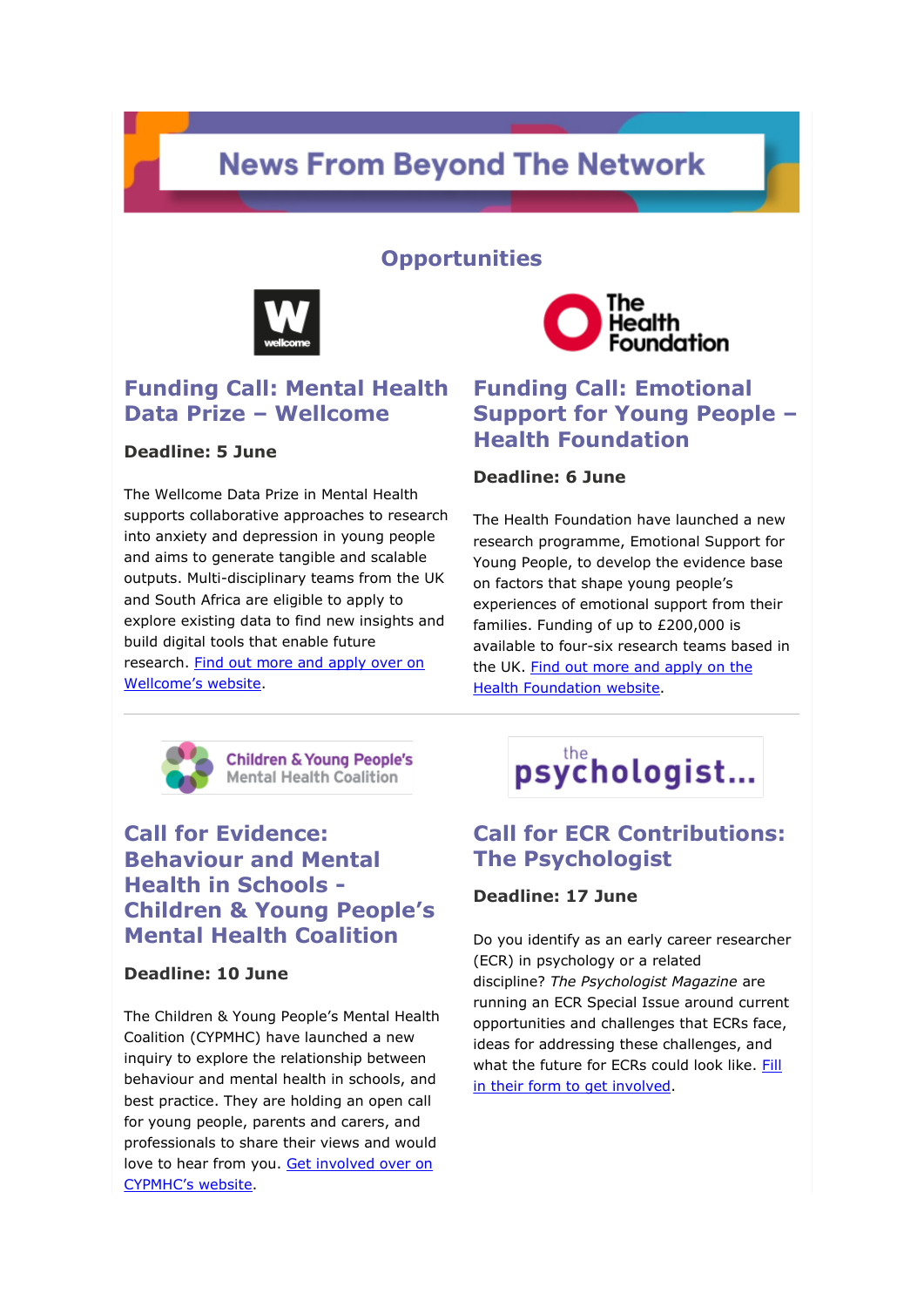

# **Government Consultation: Mental Health and Wellbeing Plan**

# **Deadline: 7 July**

The UK government is developing a new cross-government, 10-year plan for mental health and wellbeing for England. They are holding an open call for evidence to seek views on what they can do to improve mental health and wellbeing across the UK. [You can](http://medsci.msgfocus.com/c/13rIl0zkyIwCCr4LaX1aZJwY3)  [take part via the government website.](http://medsci.msgfocus.com/c/13rIl0zkyIwCCr4LaX1aZJwY3)



# **Join the Beyond the Room Team – The Mental Elf**

Do you tweet about mental health? The Mental Elf are looking for people to join the Beyond the Room team who report live from mental health conferences and events. Researchers, practitioners & lived experience experts can all apply for this paid opportunity. [Apply over on The National Elf](http://medsci.msgfocus.com/c/13rIln3s8XV7CfGMfOXKMUG4c)  [Service website.](http://medsci.msgfocus.com/c/13rIln3s8XV7CfGMfOXKMUG4c)





# **Final Showcase Symposium – Loneliness & Social Isolation Network**

#### **Date: 15 June, 10-5pm**

Registrations are now open for the Loneliness and Social Isolation Network's Final Showcase Symposium to be held over Zoom on 15 June. You will hear results from the [Network's 12](http://medsci.msgfocus.com/c/13rIlJxzJdjCC4iNkGUkA5Pal)  [funded plus projects](http://medsci.msgfocus.com/c/13rIlJxzJdjCC4iNkGUkA5Pal) and join the conversation around interventions to reduce loneliness and social isolation. The event is free to attend and [you can register over the](http://medsci.msgfocus.com/c/13rImsvOTI6CBHwPuqNuas7mD)  [UCL's website](http://medsci.msgfocus.com/c/13rImsvOTI6CBHwPuqNuas7mD).



**The Association** for Child and Adolescent **Mental Health** 

**Updates on Anxiety in Children and Adolescents – Jack Tizard International Conference, Association for Child & Adolescent Mental Health (ACAMH)**

#### **Dates: 16-17 June**

Anxiety disorders are among the most common mental health conditions amongst children and young people, and yet many are overlooked or improperly managed. Speakers including Emerging Minds Director Professor Cathy Creswell will provide an up-to-date evidence-based overview on the presentation and management of anxiety disorders at this two-day online international conference. You [can book on the ACAMH website.](http://medsci.msgfocus.com/c/13rImOZWtXv7Bw8QziK3XDgsM)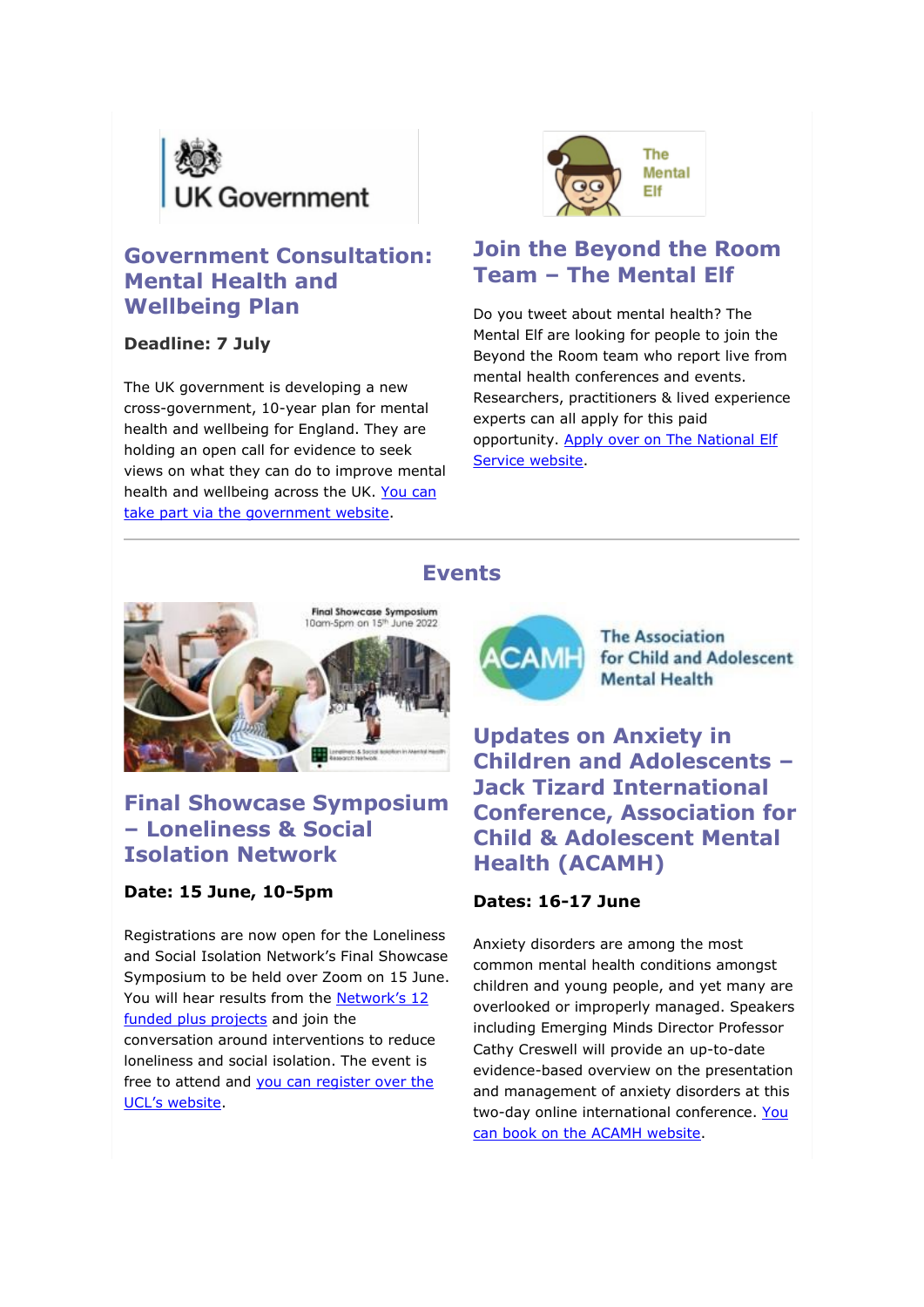

# **Summer School in Youth Mental Health Research**

#### **Deadline for Registering: 27 June**

The Wolfson Centre for Young People's Mental Health are hosting a free virtual summer school in July. It is aimed at early career research scientists and clinical trainees who are interested in moving into youth mental health research, or those who want an introduction to the field. [Find out more and](http://medsci.msgfocus.com/c/13rInbu44cTCBkKREaGDKOpyV)  [apply via Cardiff University's website](http://medsci.msgfocus.com/c/13rInbu44cTCBkKREaGDKOpyV).

# **Social Media Training for Mental Health Researchers**

# **Date: 29 June**

Spend half a day with The Mental Elf founder André Tomlin and give your social media skills a huge boost! These practical training sessions in digital public engagement and research dissemination skills are for anyone interested in communicating mental health science. You can book onto one of the [upcoming course dates via Eventbrite.](http://medsci.msgfocus.com/c/13rInxYbEsi7B9mSJ2DdxZyF4)



# **Future Leaders Fellowship Postdoc – King's College London**

# **Deadline: 5 June**

Dr Slovak's group is seeking a highly motivated 2-year postdoctoral research associate with a strong background in Mental Health or Human-Computer Interaction. The postholder will take a lead on developing innovative approaches to parenting intervention delivery. Apply on KCL's [website.](http://medsci.msgfocus.com/c/13rInUsjeHGCAXYTNUzNlaHLd)

# **Vacancies**



# THE UNIVERSITY of EDINBURGH

# **Postdoctoral Research Assistant – University of Edinburgh**

# **Deadline: 7 June**

The University of Edinburgh are seeking a 5 year postdoctoral Research assistant to work as part of the COVID-19 Health Impact on Long-term Child Development in Scotland (CHILDS) study funded by the UK Economic and Social Research Council (ESRC). The role will explore the impact of the pandemic on the health & development of children born in Scotland. [Apply via Edinburgh University.](http://medsci.msgfocus.com/c/13rIogWqOX57AMAUSMwn8lQRm)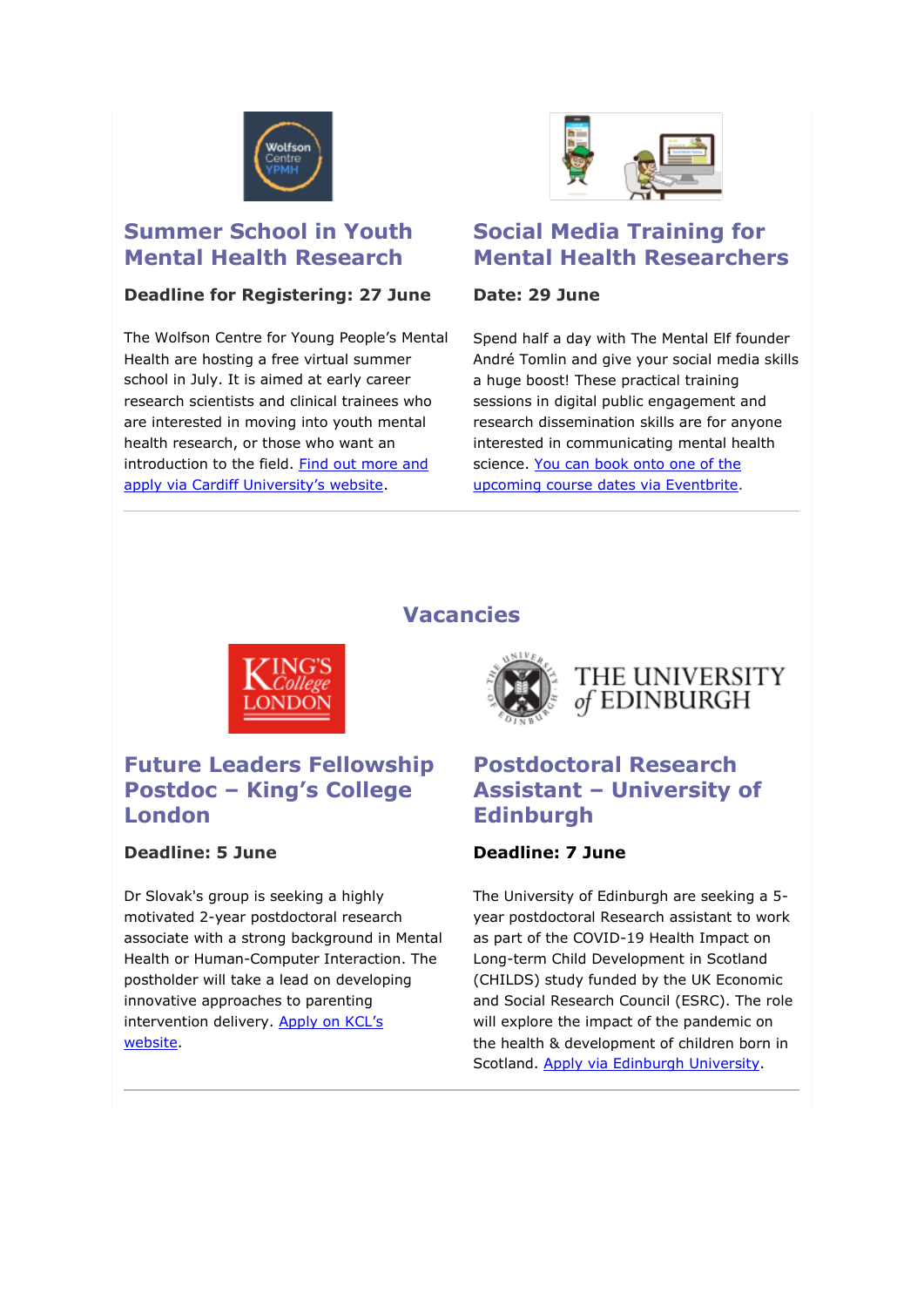

# **Fellowship – Prudence Trust / King's College London**

#### **Deadline: 12 June**

With support from the Prudence Trust, King's College London are offering a 3-year research fellowship focused on improving anxiety and depression in young people aged 8-25 through prevention or early intervention. [Apply on KCL's website](http://medsci.msgfocus.com/c/13rIoDqypctCABcVXEsWVwZXv).



# **Postdoctoral Research Associate – University of Cambridge**

#### **Deadline: 16 June**

The University of Cambridge are looking for someone who loves analysing large datasets to join the [Orben Digital Mental Health](http://medsci.msgfocus.com/c/13rIoZUFZrS7ApOX2wpwII93E)  [Group](http://medsci.msgfocus.com/c/13rIoZUFZrS7ApOX2wpwII93E) for a 3-year postdoc investigating digital tech/social media, teen development, and mental health. Apply via Cambridge [University.](http://medsci.msgfocus.com/c/13rIpmoNzHgCAeqY7om6vTi9N)



# **Researcher Internship Scheme – Anna Freud Centre**

# **Deadline: 17 June**

Are you interested in a career in research? The Anne Freud National Centre for Children and Families are offering six individuals a three-month funded placement. Applications are open to individuals from minoritised ethnic groups, and/or those who have lived experience of mental health difficulties. [Apply](http://medsci.msgfocus.com/c/13rIpISV9WF7A32ZcgiGj4rfW)  [on Anna Freud's website](http://medsci.msgfocus.com/c/13rIpISV9WF7A32ZcgiGj4rfW).



# **Professor of Psychology – University of Oxford**

# **Deadline: 27 June**

The University of Oxford are seeking a worldrenowned academic who is a major research leader in their specialist area of experimental psychology. Key areas of research for the department include mental health and child development. [Apply via Oxford University.](http://medsci.msgfocus.com/c/13rIqrRakrs7zGh1m0bPTqJse)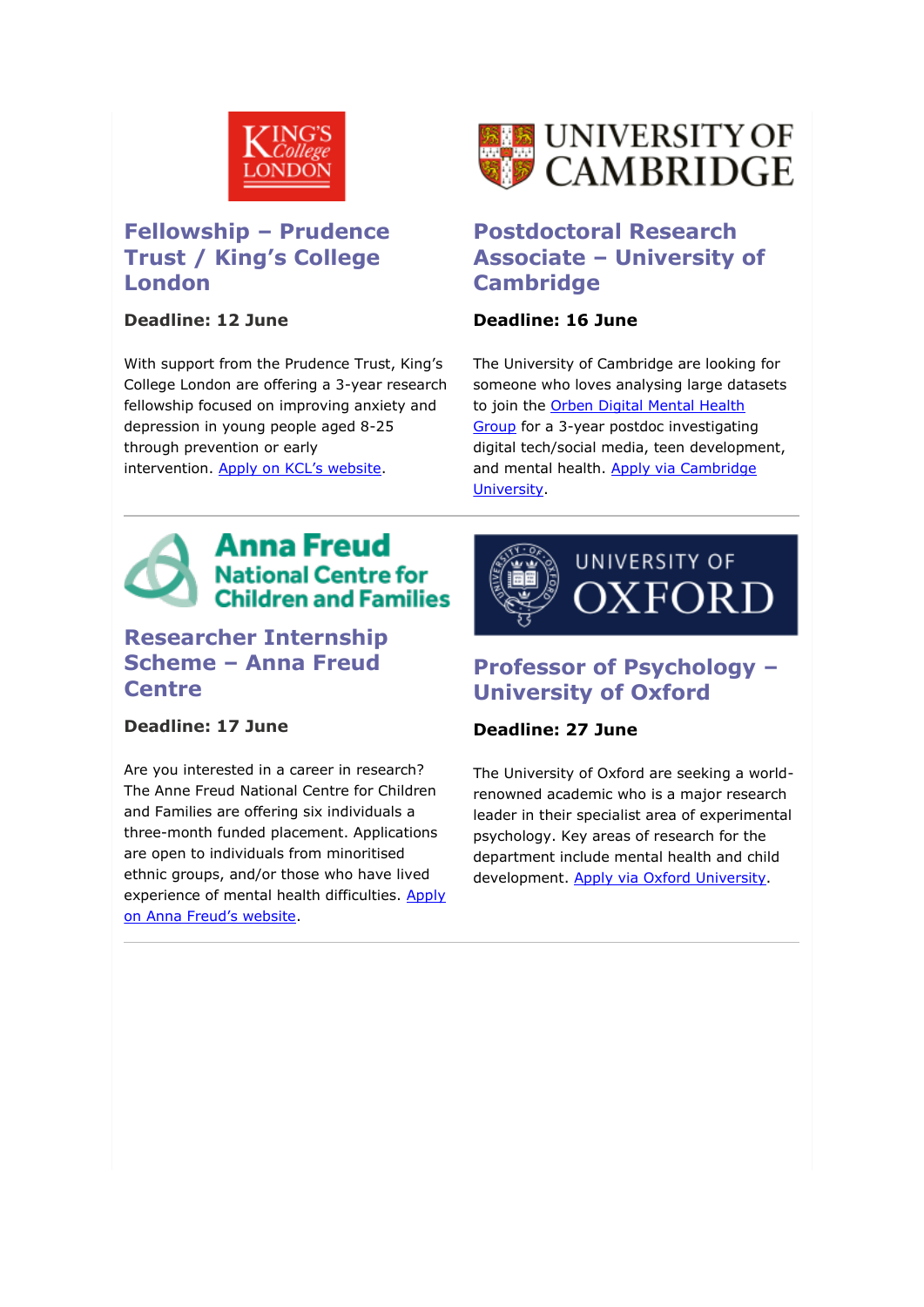# **Take Part in Research**



# **Study: Loneliness Toolkit – University of Bath**

Secondary school teachers in the UK are invited to complete a short online survey exploring the experience of teachers using a loneliness toolkit. The research is being carried out by Helena Adam, a Masters student at the University of Bath. Participants could win a £25 voucher. [Find out more via](http://medsci.msgfocus.com/c/13rIqOlhUGQCzuT2qS8pGBSyn)  [the Bath Psychology website.](http://medsci.msgfocus.com/c/13rIqOlhUGQCzuT2qS8pGBSyn)



The University of Manchester

# **Study: The Insight Project – University of Manchester**

The University of Manchester's Insight Project is looking for schools and colleges to help connect the project with young women in England aged 16-18 to share their views on what might cause low mood and anxiety for teenage girls, and what can be done to help. [Get involved by filling in this form](http://medsci.msgfocus.com/c/13rIrxjx5bDCz874AC1zgYaKF) or email insightproject@manchester.ac.uk.



# **Join a Young People's Advisory Group – Anna Freud Centre**

The Anna Freud Centre are looking for young people to join an advisory group to evaluate the London Your Choice programme. 'Your Choice' is a pilot study of a Cognitive Behavioural Therapy-informed programme, delivered by youth workers to work with young people to set and achieve their goals in life. [You can sign up using this form.](http://medsci.msgfocus.com/c/13rIsghMfGqCyLl6KlUIRksWX)



# **Study: Online Support for Self-Harm – University of Bristol**

Dr Jennifer Ferrar is running a study to evaluate the impact of online support materials for individuals who self-harm. The team are looking for young people aged 16+ who have self-harmed in the last year and currently reside in the UK to take part. [Access](http://medsci.msgfocus.com/c/13rIraPpuWf7zjv3vK4ZtN1Ew)  [the online study via Bristol University.](http://medsci.msgfocus.com/c/13rIraPpuWf7zjv3vK4ZtN1Ew)



# **My Story and Me – Anna Freud Centre**

The Anna Freud Centre are developing 'My Story and Me', a tool to help young women, and anyone else this is relevant to, understand and talk about their mental health. They want to hear from young woman or girls aged 12-24 years with experience of mental health difficulties now or in the past, to help develop the tool. Find out more on [Anna Freud's website](http://medsci.msgfocus.com/c/13rIrTNEFr27yWJ5FtY949jQO).



# **Join a Young People's Advisory Group – UCL**

University College London are looking for young people aged 16-25 with experience of foster care to join an advisory group that will discuss mental health research around improving support for care-experienced young people. Get in touch with Rosie McGuire on r.mcguire@ucl.ac.uk to get involved.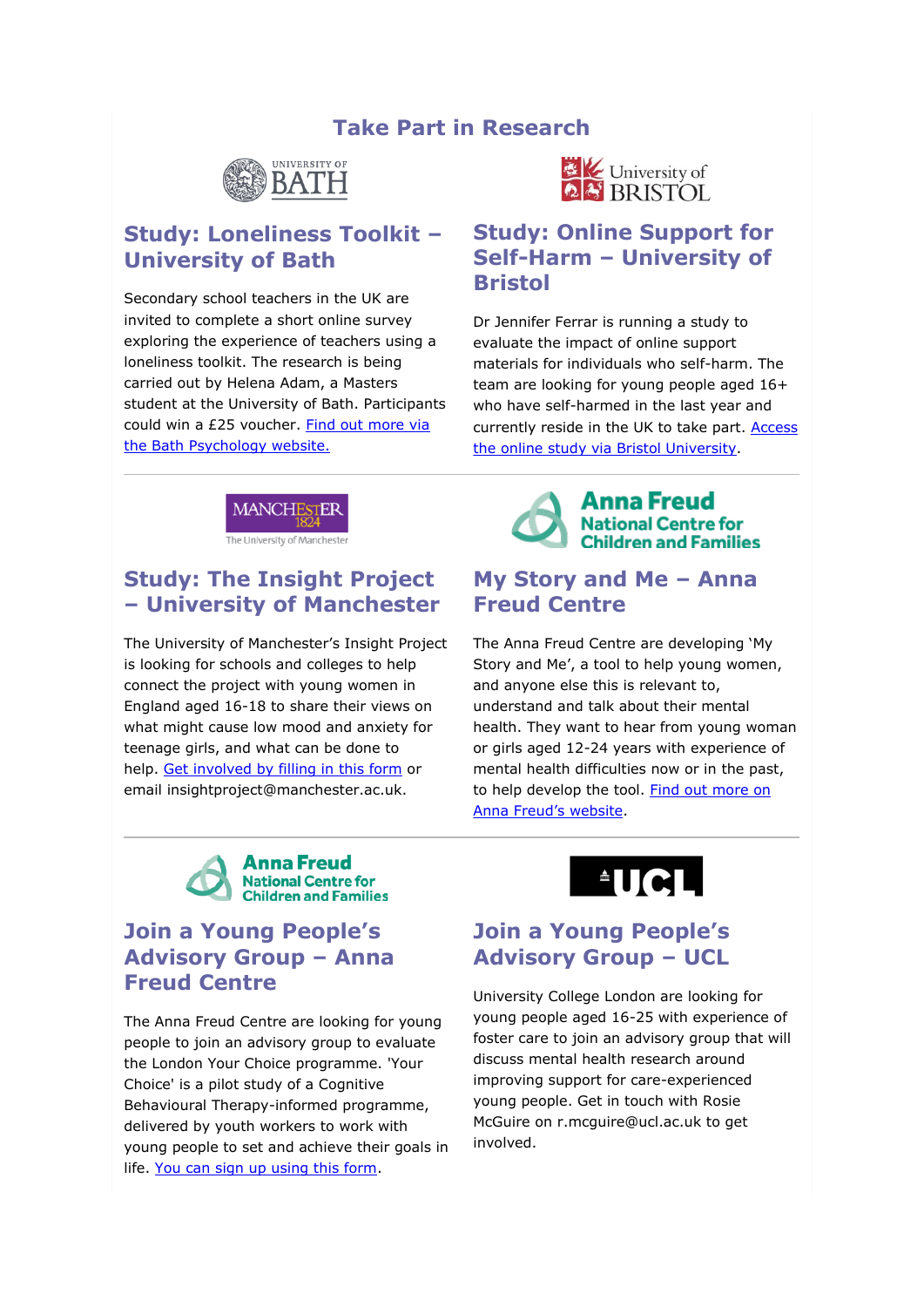# **Further Reading**

#### **What's up with everyone?**

A qualitative study from the Institute of Mental Health Centre for Social Futures evaluating young people's perceptions of co-created animations to promote mental health literacy in young people. [Read over on WileyOnline.](http://medsci.msgfocus.com/c/13rIsCLTPVP7yzX7PdRiEvC36)

#### **'It opened my eyes': parents' experiences of their child receiving an anxiety disorder diagnosis**

In this qualitative study from Emily Davey (University College London), parents often reported finding diagnosis of anxiety disorders helpful when delivered compassionately and in the context of treatment. Read via the *[Journal of Clinical Child Psychology and Psychiatry](http://medsci.msgfocus.com/c/13rIsZg1qbdCyoz8U5NSrGL9f)*.

#### **Learning from HeadStart: changes in perceived social support during early adolescence**

This HeadStart evidence briefing from the Evidence Based Practice Unit explores how young people perceive the social support they can access in four areas of their lives, and how this changes as they move through early adolescence. [Read the full briefing via UCL's website](http://medsci.msgfocus.com/c/13rItlK90qC7ydb9YXKseRUfo).

#### **The impact of parent-only interventions on child anxiety: a systematic review and meta-analysis**

This study found that Parent-only interventions for childhood anxiety may be an important alternative to resource and time intensive child-focused cognitive behavioural therapy (CBT). [Read via ScienceDirect.](http://medsci.msgfocus.com/c/13rItIegAG0Cy1Nb3PH2233lx)

#### **Barriers and facilitators to sustaining school-based mental health and wellbeing interventions**

Despite an increasing focus on schools to deliver support and education around mental health and wellbeing, interventions are often not sustained beyond initial funding and research. In this systematic review, barriers and facilitators to sustaining interventions in schools are explored. [Read on MDPI.](http://medsci.msgfocus.com/c/13rIurcvLaNCxF1ddzAbCplxP)

#### **Two qualitative studies from Co-SPACE**

The [Co-SPACE study](http://medsci.msgfocus.com/c/13rIuNGDlqc7xtDeirwLpAuDY) have published two qualitative studies on young people and parent/carers' experiences during the pandemic that are now available in pre-print: 1) [An](http://medsci.msgfocus.com/c/13rIvaaKVFACxiffnjtlcLDK7)  [Exploration of Parents' Experiences of Supporting their Children During the Covid](http://medsci.msgfocus.com/c/13rIvaaKVFACxiffnjtlcLDK7)-19 Pandemic, and 2) How the COVID-19 pandemic affected [young people's mental health and wellbeing in](http://medsci.msgfocus.com/c/13rIvwESvUZ7x6RgsbpUZWMQg)  [the UK.](http://medsci.msgfocus.com/c/13rIvwESvUZ7x6RgsbpUZWMQg)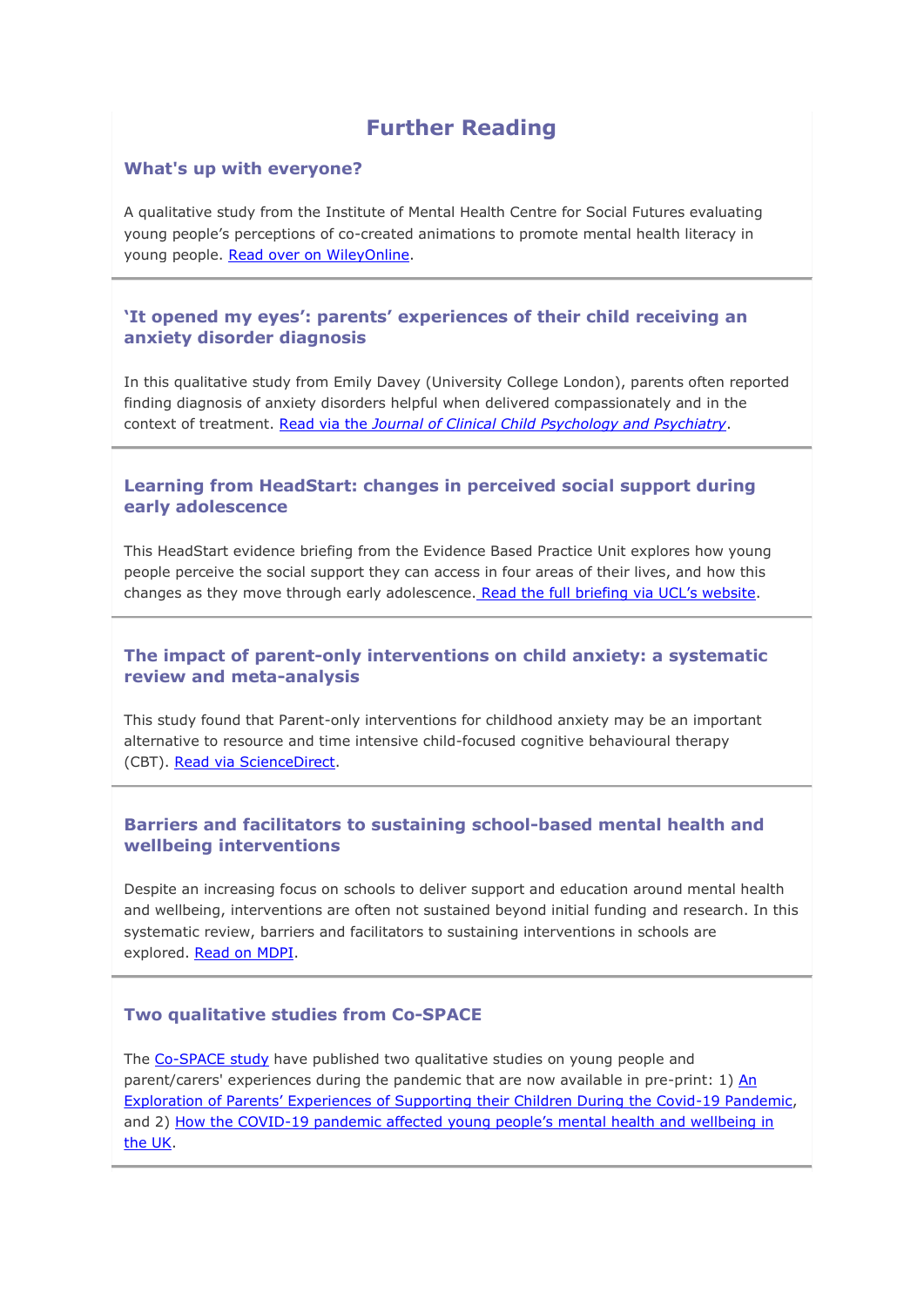#### **Online Support and Intervention (OSI) for child anxiety: a case series within routine clinical practice**

This is an early evaluation of the **[OSI tool](http://medsci.msgfocus.com/c/13rIvT906anCwVthx3muN7VWp)** in routine practice. OSI is a co-designed online brief, therapist-supported, parent-led CBT treatment for pre-adolescent children with anxiety problems. [Read via Cambridge University Press.](http://medsci.msgfocus.com/c/13rIwfD7GpM7wK5iBVj4Aj52y)

#### **From a child who IS a problem to a child who HAS a problem: fixed period school exclusions and mental health outcomes**

This study from Place2Be and the University of Cambridge explores the relationship between mental health and school exclusion for a cohort of children and young people receiving one to one counselling. Read via the *[Child and Adolescent Mental Health Journal](http://medsci.msgfocus.com/c/13rIwC7fgFaCwyHjGNfEnue8H)*.

#### **Charlie Waller Trust evaluation of 'Rollercoaster'**

This report evaluates Rollercoaster, an innovative support group for parents and carers of children and young people with mental health difficulties, and found it was a successful intervention. [Read via The Charlie Waller Trust.](http://medsci.msgfocus.com/c/13rIwYBmQUz7wnjkLFceaFneQ)

#### **Do antibullying interventions reduce internalizing symptoms?**

In this research review, Carolina Guzman-Holst (University of Oxford) assesses the impact of school-based anti-bullying interventions on internalising symptoms in children & adolescents. Read via the *[Journal of Child Psychology & Psychiatry](http://medsci.msgfocus.com/c/13rIxl5ur9XCwbVlQx8NXQwkZ)*.

#### **Rapid responses to understand and address children and young people's mental health in the context of COVID-19**

In this editorial perspective Professor Cathy Creswell (University of Oxford) explores the expanding research-base on the impact of the pandemic on the mental health of young people. Read via the *[Journal of Child Psychology and Psychiatry](http://medsci.msgfocus.com/c/13rIxHzC1pm7w0xmVp5nL1Fr8)*.

# **Podcasts & Resources**

#### **Self-Harm in LGBTQIA+ Young People – Research Zone Podcast**

Guest Amy Jess chats about why self-harm is thought to be more prevalent in LGBTQIA+ young people, what research is being done, and what still needs to be done in this area. Listen [over on Apple Podcasts.](http://medsci.msgfocus.com/c/13rIyqxRbU97vDLp58YxlnXDq)